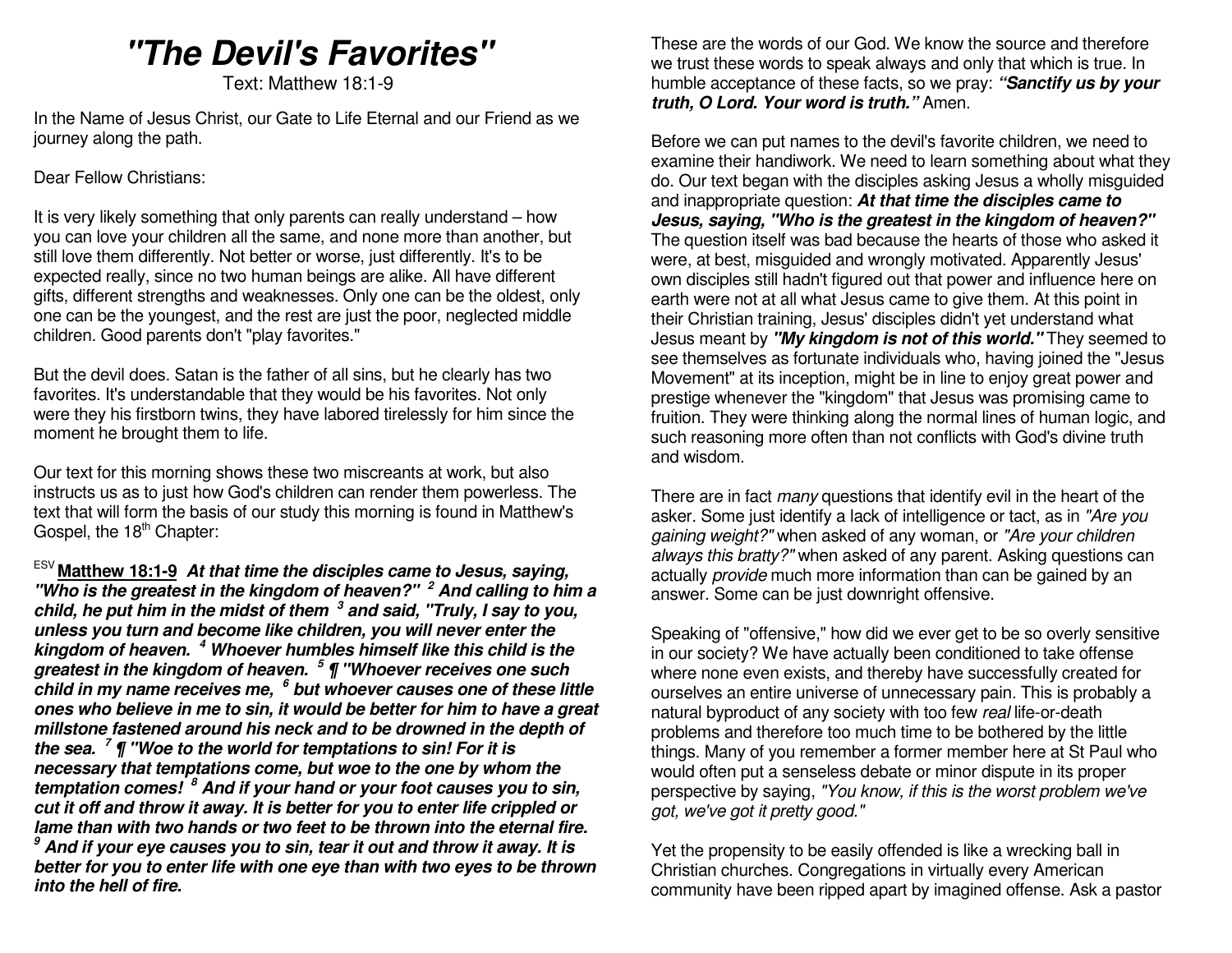sometime why the last dozen or so members left his church and my guess very few would say, "For doctrinal reasons." Most would tell you that members left either because of relatively trivial things – like the color chosen to repaint the walls of the sanctuary, or because they "took offense" that the church condemned their sinful actions.

As a society we have become conditioned to take offense. It's almost as if we want to feel offended, maybe just so we can have something to complain about. In fact my sense is that most are not really offended (even in the secular sense of the word) by most things that our society has declared to be offensive; they have just learned to play the game. We have allowed ourselves to be conditioned or programmed to react in a certain politically correct way in certain situations. Folks, for example, have been calling each other names since time began and, until rather recently, it was no big deal. The devil uses this new hypersensitivity in minor things to his great advantage. How? By causing not only division and discord but by focusing attention away from that which is truly important in life – away from Christ crucified. Satan loves this stuff because it serves to confuse human beings as to what truly is and is not important and what really is right and wrong in God's eyes. Anything, in the devil's opinion, is better than talking about Christ crucified.

Our text takes us once again to that higher, divinely ordained plane and teaches us something about both real and imagined "offense."

To rightly understand what Biblical offense is, it is helpful to know that the Greek word translated in our text as **"offend"** is the same word translated in verse 5 as **"cause to sin."** It is also the word carried almost directly into English as "scandal" and its basic original meaning was to "set a deathtrap." "Offense" therefore, as it is used in the Bible, refers to anything that in some way harms the Christian faith of someone else. Others define offense as anything that causes your neighbor to sin, which is essentially the same definition since sin always either damages or destroys Christian faith. You may recall, for example, the sermon text from last week where Jesus himself used this same word when he said to Peter: **"Get behind me, Satan! You are an offense to me. For you are not setting your mind on the things of God, but on the things of man."** Jesus wasn't upset with Peter for some social infraction; he was upset because Peter was unknowingly tempting him to fail in his mission to redeem the world. He was tempting Jesus to disobey his Father by avoiding his own crucifixion.

This is why the devil seeks confusion and misunderstanding in the area of offense. He couldn't be more pleased when human beings think first and

foremost of obnoxious or unacceptable social behavior (political correctness) when they think of offense. Anything to keep human beings distracted and off-message. His plan is that Christians in particular get bogged down in the little things so that what is truly important is ignored. His plan is for Christians to "take offense" where none was even intended. With time, such slights (real or imagined) always degenerate into resentment, bitterness, alienation, and division – all of which are tried and true weapons that Satan uses against those souls Jesus died to save.

But why are we talking about "offense" when we began by talking about the devil's favorite children? Offense, by God's definition, is all about sin, and sin itself is not at all complex. In fact virtually all sin can be traced back or boiled down to two simple root sins: pride and greed. These are the devil's favorite twin sons. Pick a sin and you will probably find that it has its root or foundation in pride or greed or both. The problems displayed by the disciples in our text, for example, were born of both pride and greed. Sinful pride is always tied closely to taking offense, and greed is the insatiable craving for personal gain of every sort.

This is the level Jesus was on (the true understanding of what "offense" really is) when he said what he did in our text. Note the transition Jesus made from prideful superiority (what the disciples were displaying), to humility (as exemplified by a little child), to offense (the real Biblical kind), to temptation (which is what causes true offense.) This progression is more than just coincidence.

This gives us insight into just how important humility is. Humility is the antidote to the two great "root sins" – pride and greed. True humility is the divine armor that petty, worldly offense cannot penetrate. It is also the father of thankfulness, since a truly humble person believes himself worthy of nothing, and therefore tends to be thankful for all that he is given. So also we hear Jesus in our text saying, **"Whoever humbles himself like this child is the greatest in the kingdom of heaven."**The *prideful* heart thinks in terms of *"I deserve!"* and *"I'm entitled!"* and "How dare you!" The humble heart quietly thanks God for his on-going undeserved grace and blessing.

By the way, did you notice when and where our text makes the transition from taking offense to giving offense. While the humble Christian is supposed to be slow to take offense – especially in the minor things of life – the thought of *giving offense* is and should be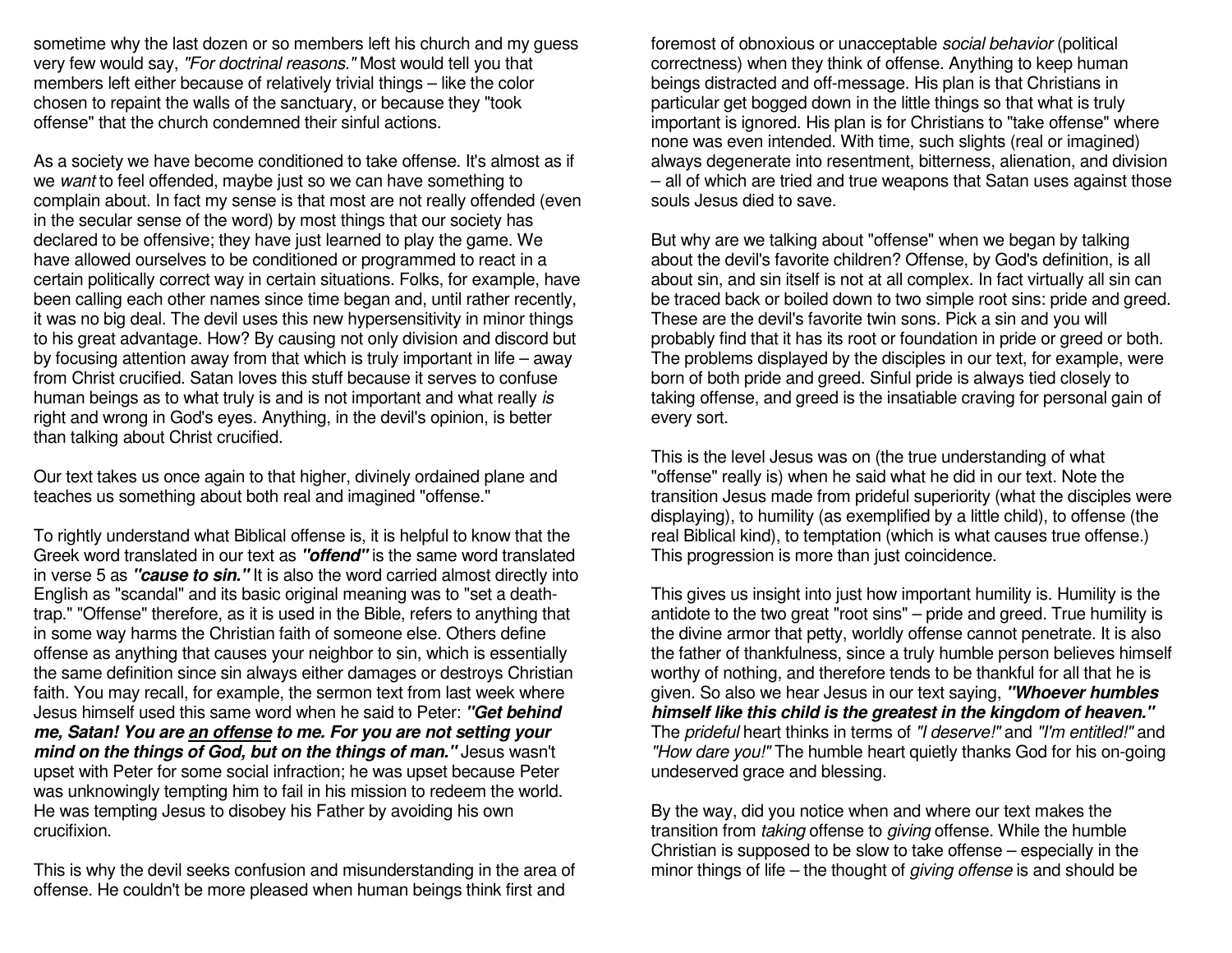absolutely repulsive and terrifying. It is something to be avoided at all costs.

Remember, the Biblical definition for offense is "to cause someone to sin, even to the point of losing their Christian faith." There is simply no greater damage that one human being can do to another than to damage or destroy the only hope he has to enter God's eternity. Nothing. That's why Jesus said in connection with offense that it would be better never to have been born than to damage or destroy another's faith.

How is something like that possible? How can one human being destroy the faith of another? By knowingly or carelessly bringing temptation. Jesus alluded to this in our text when he said, **"Woe to the world for temptations to sin! For it is necessary that temptations come, but woe to the one by whom the temptation comes!** That's how offense, true offense, is given. No human being is an island; no one is an independent operator – especially when you are member of a Christian congregation. A church is a living organism and each member is a living part of that organism. Rupture just one disk in your neck or lower back and see if the rest of the body pays attention. Break an arm or leg or rib and see if the body just brushes it off with a "No big deal, we've got another one just like it" attitude. So it is with individual members of God's Church. Everything that we do has an effect, and that effect can be either good or bad – everything from how you dress yourself to how you spend your time and money to how often you come to church or read your Bible has a powerful effect on those around you.

At the end of our text Jesus offers proof at just how terrible it is to truly, Biblically offend someone, and the lengths to go to avoid such spiritual catastrophe: **"If your hand or your foot causes you to sin, cut it off and throw it away. It is better for you to enter life crippled or lame than with two hands or two feet to be thrown into the eternal fire. 9 And if your eye causes you to sin, tear it out and throw it away. It is better for you to enter life with one eye than with two eyes to be thrown into the hell of fire."** If that is how far Christ would have us go to avoid offense, then he obviously considers offense itself as serious indeed.

All, once again, goes back to Christ Jesus, doesn't it? Faith in Jesus as Lord and Savior is the one path to eternal life, the one way by which man can be saved. Jesus is quite naturally then jealous in the extreme when it comes to guarding saving faith. Offense – true offense – is real, and it can mean the difference between heaven and hell for human souls – our own and our neighbor's. God help us to recognize therefore that nothing on

earth is worth compromising or destroying the sacred truth that Jesus Christ paid the debt for our sins when he offered his life on the cross. Pride and greed are the great sins that work to destroy this truth, and the greatest antidote to such evil is Godly humility. Heavenly Father, fill us then with true humility, that we may effectively resist the work of our great adversary. Amen.

## **Scripture Readings**

ESV **Ezekiel 33:7-9** "So you, son of man, I have made a watchman for the house of Israel. Whenever you hear a word from my mouth, you shall give them warning from me.  $8$  If I say to the wicked, O wicked one, you shall surely die, and you do not speak to warn the wicked to turn from his way, that wicked person shall die in his iniquity, but his blood I will require at your hand. <sup>9</sup> But if you warn the wicked to turn from his way, and he does not turn from his way, that person shall die in his iniquity, but you will have delivered your soul.

ESV **Romans 13:1-10** Let every person be subject to the governing authorities. For there is no authority except from God, and those that exist have been instituted by God. <sup>2</sup> Therefore whoever resists the authorities resists what God has appointed, and those who resist will incur judgment.  $3$  For rulers are not a terror to good conduct, but to bad. Would you have no fear of the one who is in authority? Then do what is good, and you will receive his approval,  $4$  for he is God's servant for your good. But if you do wrong, be afraid, for he does not bear the sword in vain. For he is the servant of God, an avenger who carries out God's wrath on the wrongdoer. <sup>5</sup> Therefore one must be in subjection, not only to avoid God's wrath but also for the sake of conscience. <sup>6</sup> For because of this you also pay taxes, for the authorities are ministers of God, attending to this very thing.  $\mathrm{^{7}}$  Pay to all what is owed to them: taxes to whom taxes are owed, revenue to whom revenue is owed, respect to whom respect is owed, honor to whom honor is owed.  $8 \P$  Owe no one anything, except to love each other, for the one who loves another has fulfilled the law. <sup>9</sup> For the commandments, "You shall not commit adultery, You shall not murder, You shall not steal, You shall not covet," and any other commandment, are summed up in this word: "You shall love your neighbor as yourself." <sup>10</sup> Love does no wrong to a neighbor; therefore love is the fulfilling of the law.